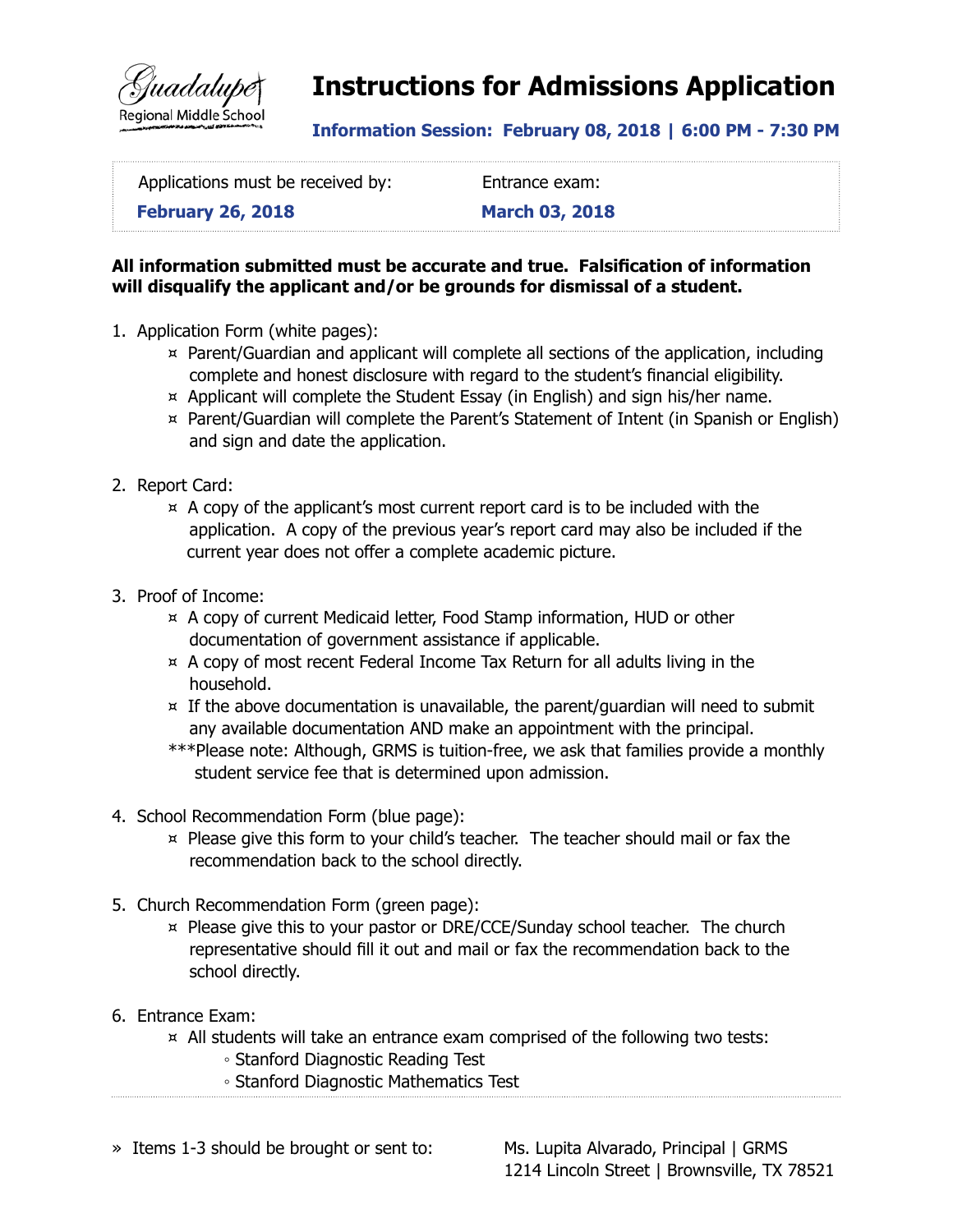Guadalupe

# Application for Admission

### **Please type or print all information. Incomplete applications will not be accepted.**

#### **STUDENT INFORMATION**

| (first)                                         | (middle) | (last) |                       |
|-------------------------------------------------|----------|--------|-----------------------|
|                                                 |          |        |                       |
|                                                 |          |        |                       |
|                                                 |          |        |                       |
|                                                 |          |        |                       |
|                                                 |          |        |                       |
|                                                 |          |        |                       |
|                                                 |          |        |                       |
|                                                 |          |        |                       |
|                                                 |          |        |                       |
| <b>ACADEMIC INFORMATION</b>                     |          |        |                       |
|                                                 |          |        |                       |
| <b>Other Schools Attended:</b><br><b>SCHOOL</b> |          |        | GRADES DATES ATTENDED |
|                                                 |          |        | <i>Guadalupe</i>      |
|                                                 |          |        |                       |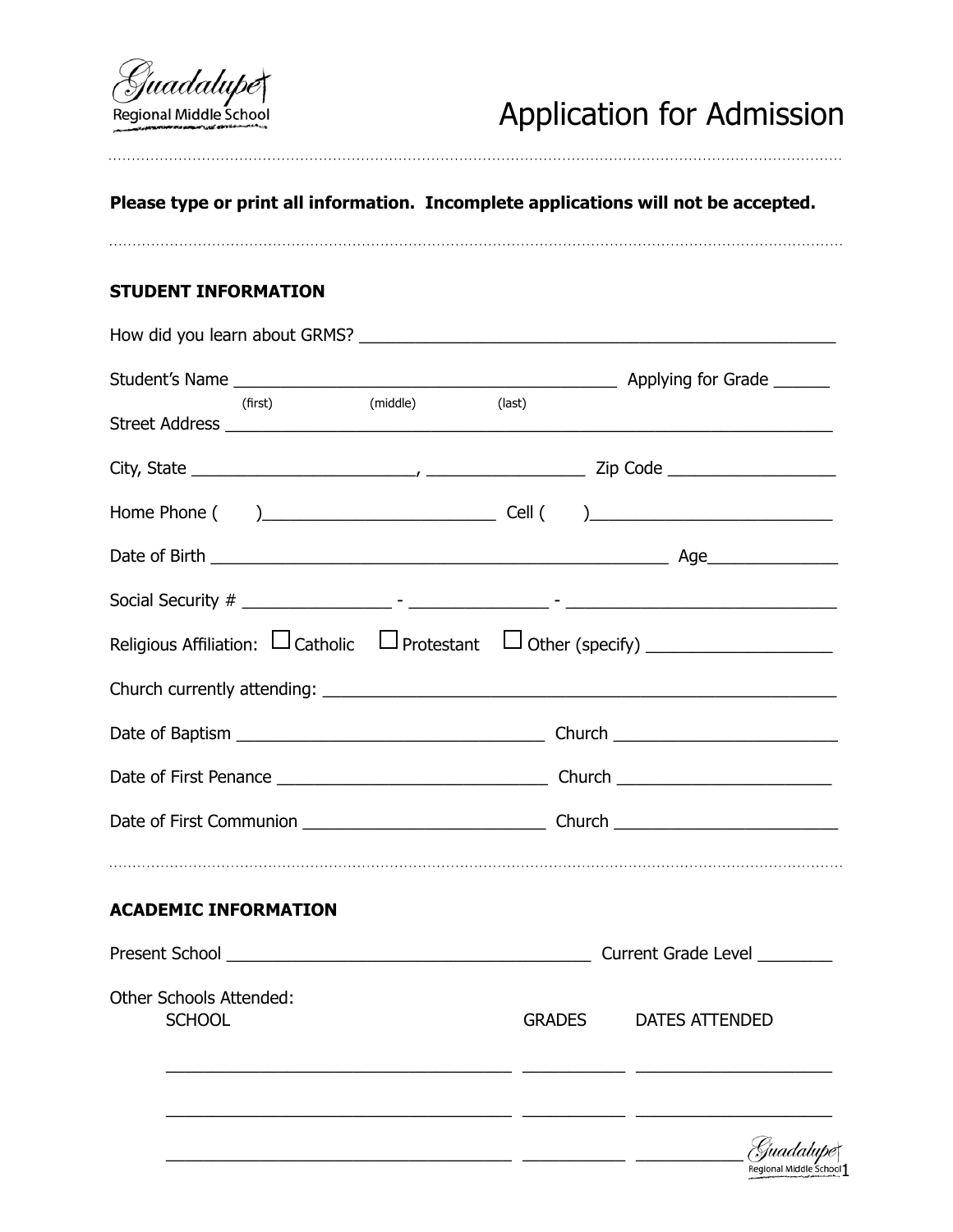| supportive services? (check all that apply)                             | Does the student receive or been recommended for any of the following special school-related                                                                                                                                                                                                                                                        |
|-------------------------------------------------------------------------|-----------------------------------------------------------------------------------------------------------------------------------------------------------------------------------------------------------------------------------------------------------------------------------------------------------------------------------------------------|
| $\Box$ Counseling $\Box$ Bilingual Services                             | Resource Room<br>$\Box$ Remedial Reading                                                                                                                                                                                                                                                                                                            |
| $\Box$ Speech and Language Therapy $\Box$ Remedial Mathematics          |                                                                                                                                                                                                                                                                                                                                                     |
|                                                                         | Is the student receiving or has s/he received Counseling in a non-school setting? $\Box$ Yes $\Box$ No                                                                                                                                                                                                                                              |
|                                                                         | Is there any illness or disability that may interfere with the child's studies, require special<br>accommodations or effect participation in extra-curricular activities? $\Box$ Yes $\Box$ No                                                                                                                                                      |
|                                                                         | If yes, please indicate what the condition is (asthma, dyslexia, etc.) and explain:                                                                                                                                                                                                                                                                 |
| Does the student wear glasses or contact lenses? $\Box$ Yes $\Box$ No   |                                                                                                                                                                                                                                                                                                                                                     |
| Is s/he involved in any program outside of school? $\Box$ Yes $\Box$ No |                                                                                                                                                                                                                                                                                                                                                     |
|                                                                         | If yes, $\Box$ Boy's or Girl's Club $\Box$ Religious Instruction Classes (CCE)                                                                                                                                                                                                                                                                      |
| $\Box$ Boy's or Girl's Scouts $\Box$ Art, Music, Drama                  |                                                                                                                                                                                                                                                                                                                                                     |
|                                                                         |                                                                                                                                                                                                                                                                                                                                                     |
|                                                                         |                                                                                                                                                                                                                                                                                                                                                     |
| <b>FAMILY/HOUSEHOLD INFORMATION</b>                                     |                                                                                                                                                                                                                                                                                                                                                     |
| Father                                                                  | Mother                                                                                                                                                                                                                                                                                                                                              |
|                                                                         |                                                                                                                                                                                                                                                                                                                                                     |
|                                                                         |                                                                                                                                                                                                                                                                                                                                                     |
|                                                                         |                                                                                                                                                                                                                                                                                                                                                     |
| Position/Title ___________________________________                      | <u> 1989 - Johann Barn, fransk politik formuler (d. 1989)</u>                                                                                                                                                                                                                                                                                       |
|                                                                         | $\begin{picture}(20,10) \put(0,0){\line(1,0){10}} \put(15,0){\line(1,0){10}} \put(15,0){\line(1,0){10}} \put(15,0){\line(1,0){10}} \put(15,0){\line(1,0){10}} \put(15,0){\line(1,0){10}} \put(15,0){\line(1,0){10}} \put(15,0){\line(1,0){10}} \put(15,0){\line(1,0){10}} \put(15,0){\line(1,0){10}} \put(15,0){\line(1,0){10}} \put(15,0){\line(1$ |
|                                                                         |                                                                                                                                                                                                                                                                                                                                                     |
|                                                                         | <del>-</del> Guadalu<br>egional Middle School                                                                                                                                                                                                                                                                                                       |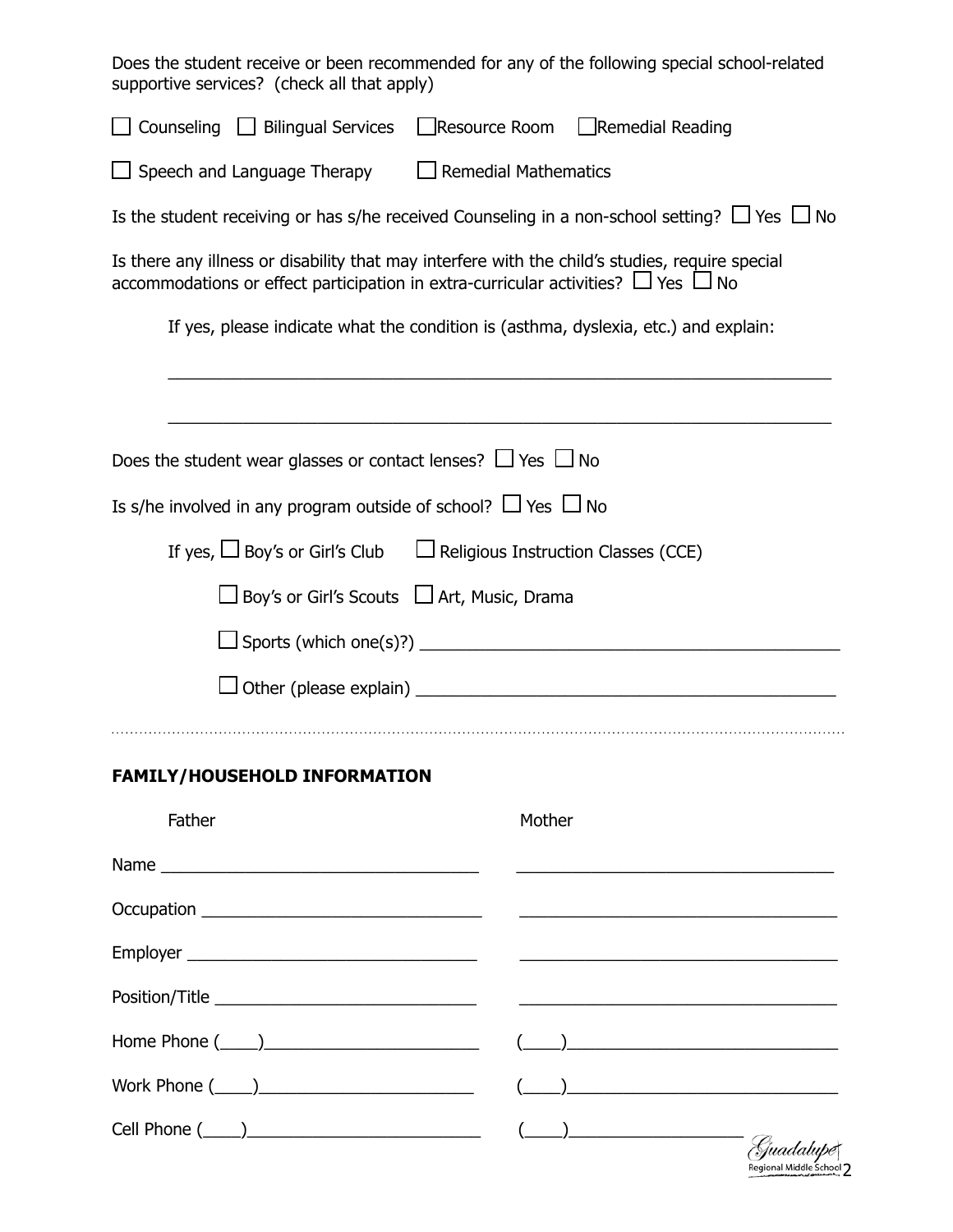| Check all that are appropriate:                                                                                                                                                          |     |                                                                |                                                           |                                                                                                                         |
|------------------------------------------------------------------------------------------------------------------------------------------------------------------------------------------|-----|----------------------------------------------------------------|-----------------------------------------------------------|-------------------------------------------------------------------------------------------------------------------------|
| $\Box$ Parents Together $\Box$ Father Deceased $\Box$ Father Remarried                                                                                                                   |     |                                                                |                                                           |                                                                                                                         |
| $\Box$ Parents Divorced/Separated $\Box$ Mother Deceased $\Box$ Mother Remarried                                                                                                         |     |                                                                |                                                           |                                                                                                                         |
|                                                                                                                                                                                          |     |                                                                |                                                           |                                                                                                                         |
| <b>Brothers and Sisters:</b>                                                                                                                                                             |     |                                                                |                                                           |                                                                                                                         |
| <b>Names</b>                                                                                                                                                                             | Age |                                                                | Grade School attending (if applicable)                    |                                                                                                                         |
|                                                                                                                                                                                          |     |                                                                |                                                           | <u> 1980 - Johann Barbara, martxa alemaniar amerikan basar da da a shekara a shekara a shekara a shekara a shekar</u>   |
| <u> 1999 - Jan James James, parti (f. 1982)</u>                                                                                                                                          |     |                                                                |                                                           |                                                                                                                         |
| <u> 1989 - Jan Stein Stein Stein Stein Stein Stein Stein Stein Stein Stein Stein Stein Stein Stein Stein Stein S</u><br><u> 1989 - Andrea Andrew Maria II, amerikan di Santa Barat (</u> |     |                                                                | <u> 1988 - Andrea Stadt, amerikansk politik (d. 1988)</u> | the control of the control of the control of the control of the control of the control of the control of the control of |
| Fill in the information below for all members of your household (even if they are not relatives):                                                                                        |     |                                                                |                                                           |                                                                                                                         |
|                                                                                                                                                                                          |     | Name (Last, First, Middle) Relation to child applying (if any) |                                                           | Date of Birth                                                                                                           |
|                                                                                                                                                                                          |     |                                                                | student applying to GRMS                                  |                                                                                                                         |
|                                                                                                                                                                                          |     |                                                                |                                                           |                                                                                                                         |
|                                                                                                                                                                                          |     |                                                                |                                                           |                                                                                                                         |
|                                                                                                                                                                                          |     |                                                                |                                                           |                                                                                                                         |
|                                                                                                                                                                                          |     |                                                                |                                                           |                                                                                                                         |
|                                                                                                                                                                                          |     |                                                                |                                                           |                                                                                                                         |
|                                                                                                                                                                                          |     |                                                                |                                                           |                                                                                                                         |
|                                                                                                                                                                                          |     |                                                                |                                                           |                                                                                                                         |
|                                                                                                                                                                                          |     |                                                                |                                                           |                                                                                                                         |

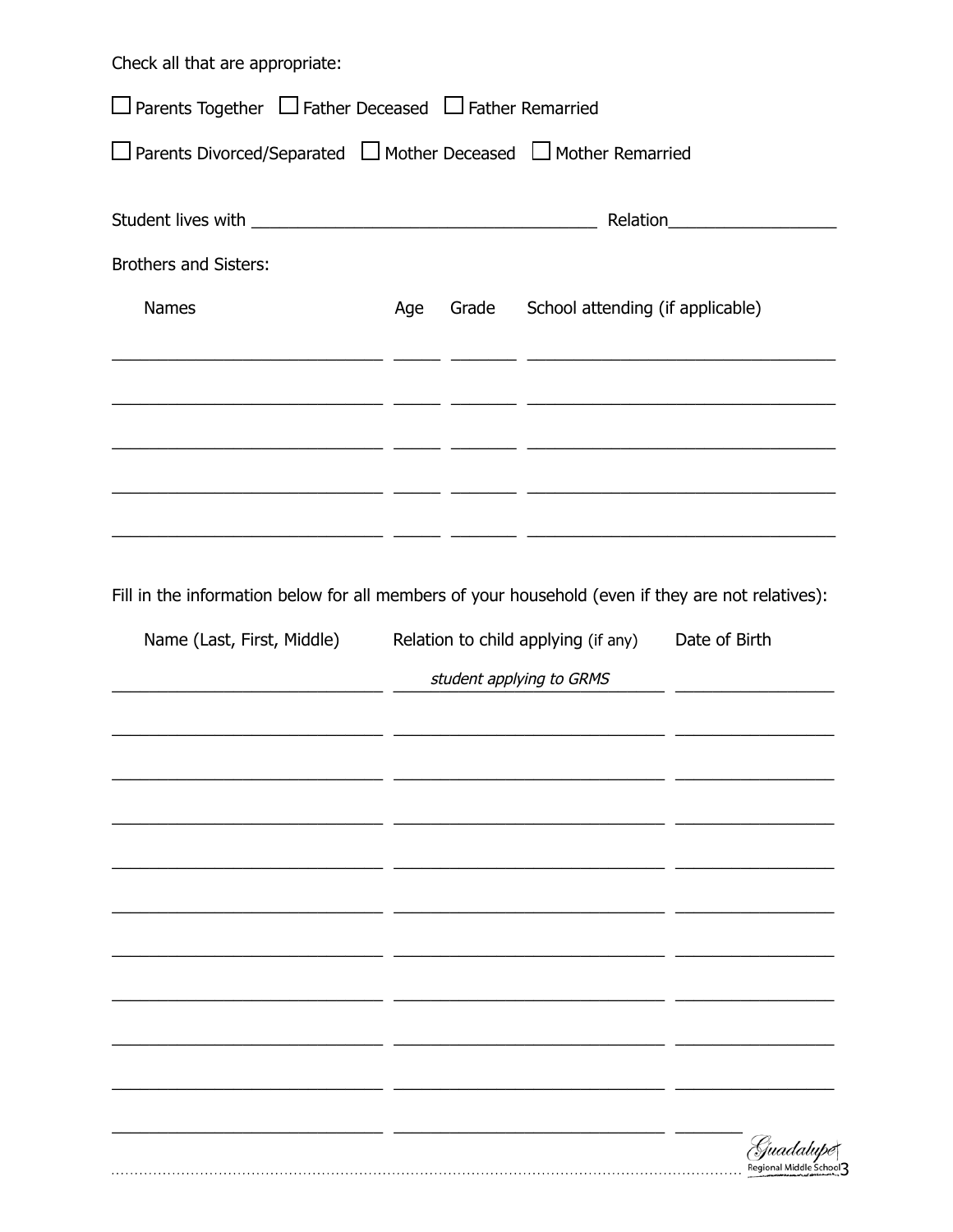#### **FINANCIAL INFORMATION**

List all your household incomes:

| Name of person working<br>or receiving money | Name of employer, person, or<br>agency that provides the money | How often received?<br>(Weekly? Monthly?) | <b>Amount Received</b><br>per pay period |
|----------------------------------------------|----------------------------------------------------------------|-------------------------------------------|------------------------------------------|
|                                              |                                                                |                                           |                                          |
|                                              |                                                                |                                           |                                          |
|                                              |                                                                |                                           |                                          |
|                                              |                                                                |                                           |                                          |
|                                              |                                                                |                                           |                                          |

Please note: You must submit proof of income for all working members of the household with your application.

| Check all that apply to your household:                                                                                                                                                                                 |                                                |
|-------------------------------------------------------------------------------------------------------------------------------------------------------------------------------------------------------------------------|------------------------------------------------|
| $\Box$ Renting: Amount paid by household $\frac{1}{2}$ Amount paid by other sources $\frac{1}{2}$                                                                                                                       |                                                |
| $\Box$ Own or paying for home:<br>What is the current market value of the home? $\frac{2}{3}$<br>What is the amount still owed (including home equity loans)? \$<br>What is the monthly mortgage payment? $\frac{1}{2}$ |                                                |
| $\Box$ Own or paying for real estate other than your primary residency:<br>What is the fair market value? $\frac{1}{2}$<br>What is the amount still owed? \$                                                            |                                                |
| $\Box$ Own a business:<br>What is the fair market value? $\frac{1}{2}$<br>What is the amount still owed? $\frac{2}{3}$                                                                                                  |                                                |
| ⊿Own a farm:<br>What is the fair market value? $\frac{1}{2}$<br>What is the amount still owed? $\frac{1}{2}$                                                                                                            | eqional Middle School $\boldsymbol{\varDelta}$ |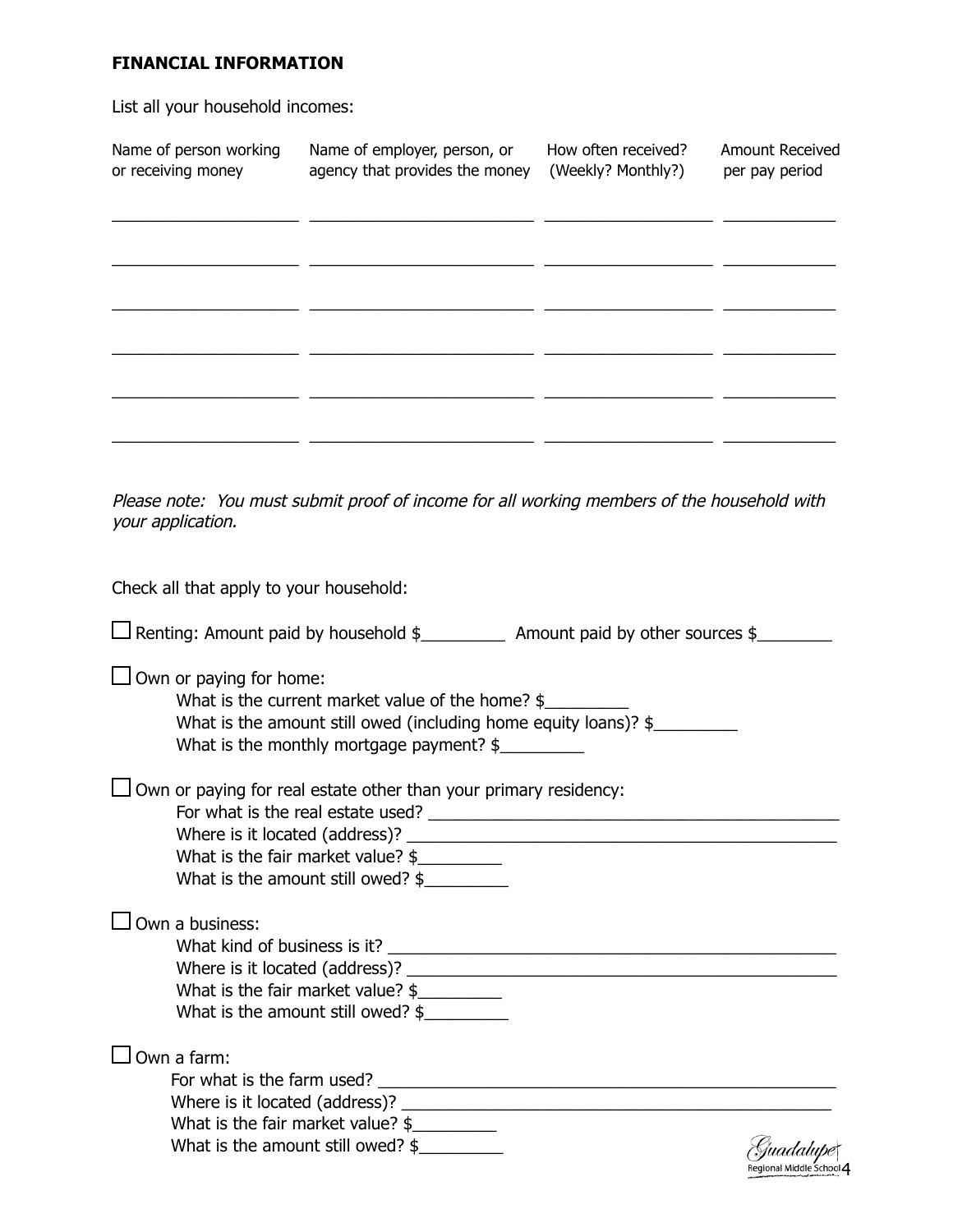If you are self-employed, own a business, farm, rental property, or partnership, you must complete the following; if not, skip to next section:

What is your total GROSS business taxable income? \$

What is your total NET business taxable income? \$

If your business pays for your home rent or mortgage, what is the annual total?  $\frac{2}{2}$ 

If your business pays for your personal automobile, what is the annual total?  $\frac{1}{2}$ 

If you own rental property, what is the total amount of Rental Income received? \$

How many cars, trucks, or other vehicles does your household have? Please list year, make, and model in the chart below:

| Year | Make & Model | Year | Make & Model |
|------|--------------|------|--------------|
|      |              |      |              |
|      |              |      |              |
|      |              |      |              |

If you are divorced or separated you must complete the following; if not, skip to next section.

| Do you receive child support?                                                                                                                                                                                                                                                                                                                                      |
|--------------------------------------------------------------------------------------------------------------------------------------------------------------------------------------------------------------------------------------------------------------------------------------------------------------------------------------------------------------------|
| $\Box$ No $\Box$ Yes: Total amount of child support received for all children in 2018: \$                                                                                                                                                                                                                                                                          |
| Do you pay child support?                                                                                                                                                                                                                                                                                                                                          |
| $\Box$ No $\Box$ Yes: Total amount of child support paid for all children in 2018: \$                                                                                                                                                                                                                                                                              |
| Is there any agreement specifying a contribution for the education of the child applying to                                                                                                                                                                                                                                                                        |
| Guadalupe Regional Middle School?                                                                                                                                                                                                                                                                                                                                  |
| $\Box$ No $\Box$ Yes: How much per year? \$                                                                                                                                                                                                                                                                                                                        |
|                                                                                                                                                                                                                                                                                                                                                                    |
|                                                                                                                                                                                                                                                                                                                                                                    |
| Please check any of the following unusual circumstances that might apply to your situation and<br>explain in the space provided below:                                                                                                                                                                                                                             |
|                                                                                                                                                                                                                                                                                                                                                                    |
| $\Box$ Loss of job $\Box$ Recent separation/divorce $\Box$ Change living status $\Box$ Bankruptcy                                                                                                                                                                                                                                                                  |
| $\Box$ College expenses $\Box$ Change in work status $\Box$ Income reduction $\Box$ Illness/injury                                                                                                                                                                                                                                                                 |
| $\Box$ Death in the family $\Box$ Medical/Dental expense $\Box$ High Debt                                                                                                                                                                                                                                                                                          |
| $\begin{picture}(180,10) \put(0,0){\vector(1,0){100}} \put(15,0){\vector(1,0){100}} \put(15,0){\vector(1,0){100}} \put(15,0){\vector(1,0){100}} \put(15,0){\vector(1,0){100}} \put(15,0){\vector(1,0){100}} \put(15,0){\vector(1,0){100}} \put(15,0){\vector(1,0){100}} \put(15,0){\vector(1,0){100}} \put(15,0){\vector(1,0){100}} \put(15,0){\vector(1,0){100}}$ |
|                                                                                                                                                                                                                                                                                                                                                                    |
|                                                                                                                                                                                                                                                                                                                                                                    |
|                                                                                                                                                                                                                                                                                                                                                                    |
|                                                                                                                                                                                                                                                                                                                                                                    |
|                                                                                                                                                                                                                                                                                                                                                                    |
|                                                                                                                                                                                                                                                                                                                                                                    |
|                                                                                                                                                                                                                                                                                                                                                                    |
|                                                                                                                                                                                                                                                                                                                                                                    |
|                                                                                                                                                                                                                                                                                                                                                                    |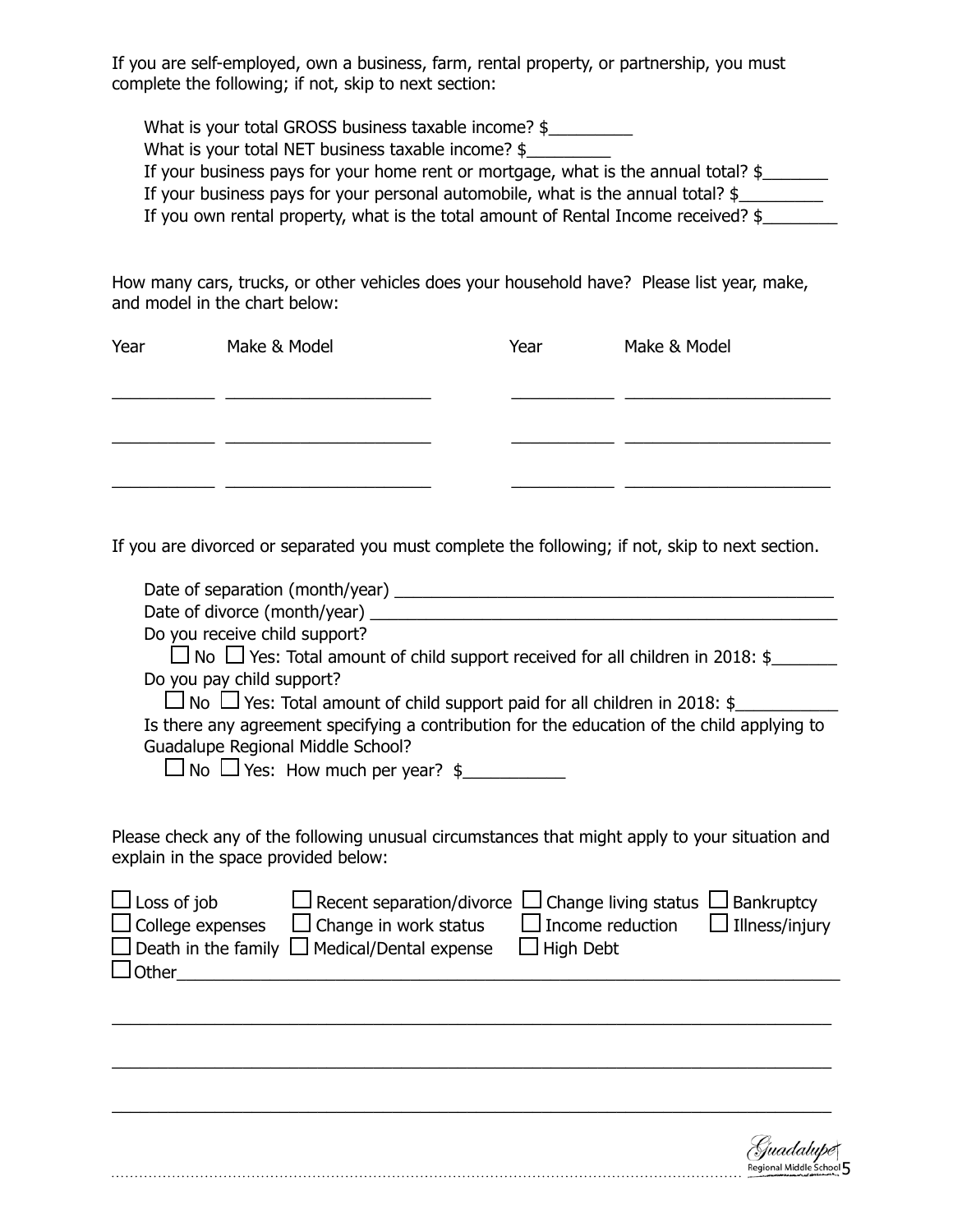#### **STUDENT ESSAY**

(This essay must be written by the student in English in his/her own handwriting.)

Explain why you would like to attend Guadalupe Regional Middle School. How will you be a positive, contributing member to our school community?

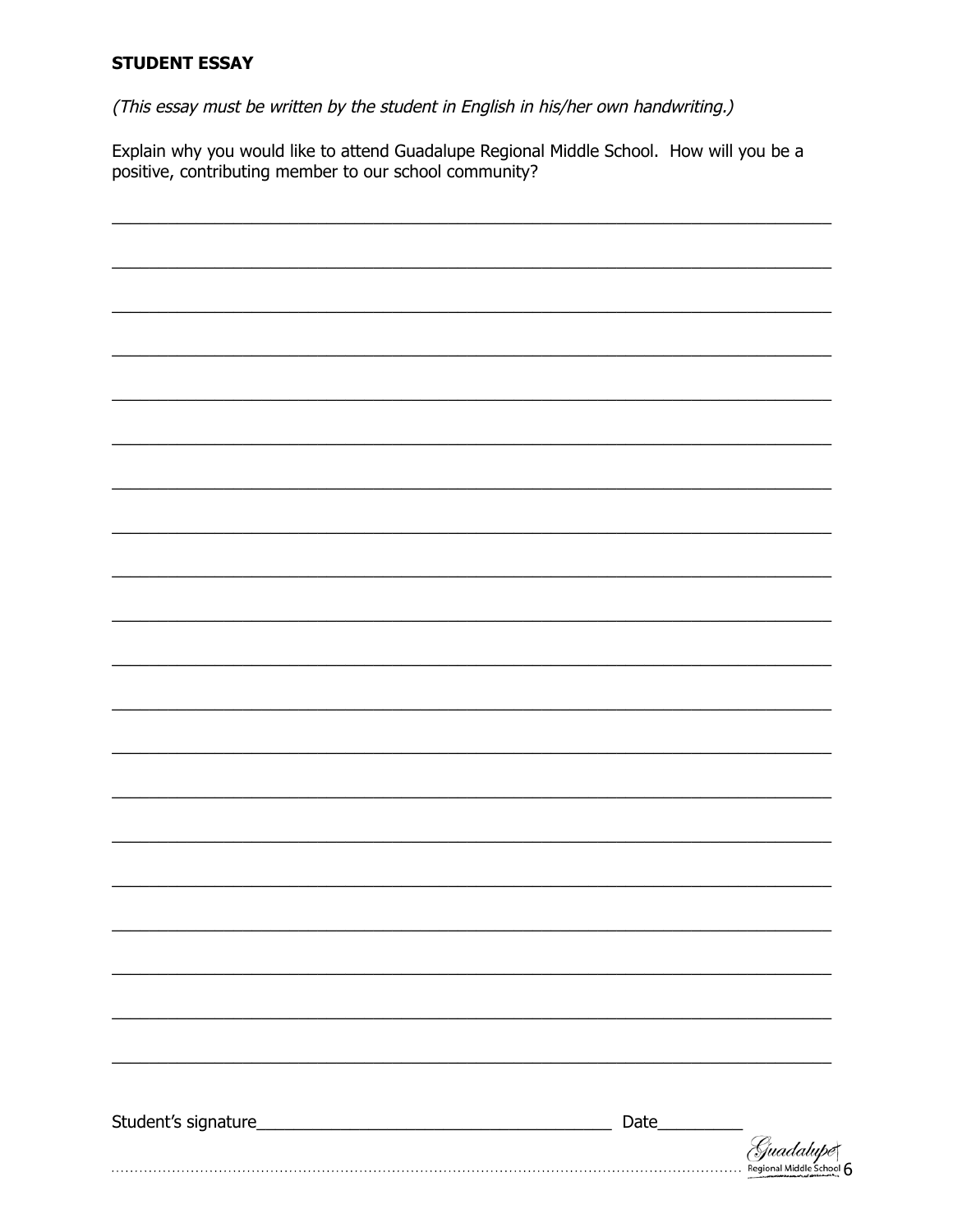#### **RECOMMENDATIONS**

| School Recommendation form given to | School. |
|-------------------------------------|---------|
| Church Recommendation form given to | Church. |
|                                     |         |

#### **PARENT'S STATEMENT OF INTENT**

Why would you like your child to attend The Guadalupe Regional Middle School? ¿Porque quiere usted que su hijo/hija asista a La Escuela Secundaria Regional de Guadalupe?

 $\_$  , and the set of the set of the set of the set of the set of the set of the set of the set of the set of the set of the set of the set of the set of the set of the set of the set of the set of the set of the set of th

\_\_\_\_\_\_\_\_\_\_\_\_\_\_\_\_\_\_\_\_\_\_\_\_\_\_\_\_\_\_\_\_\_\_\_\_\_\_\_\_\_\_\_\_\_\_\_\_\_\_\_\_\_\_\_\_\_\_\_\_\_\_\_\_\_\_\_\_\_\_\_\_\_\_\_\_\_

 $\_$  , and the set of the set of the set of the set of the set of the set of the set of the set of the set of the set of the set of the set of the set of the set of the set of the set of the set of the set of the set of th

 $\_$  , and the set of the set of the set of the set of the set of the set of the set of the set of the set of the set of the set of the set of the set of the set of the set of the set of the set of the set of the set of th

 $\_$  , and the set of the set of the set of the set of the set of the set of the set of the set of the set of the set of the set of the set of the set of the set of the set of the set of the set of the set of the set of th

\_\_\_\_\_\_\_\_\_\_\_\_\_\_\_\_\_\_\_\_\_\_\_\_\_\_\_\_\_\_\_\_\_\_\_\_\_\_\_\_\_\_\_\_\_\_\_\_\_\_\_\_\_\_\_\_\_\_\_\_\_\_\_\_\_\_\_\_\_\_\_\_\_\_\_\_\_

 $\_$  , and the set of the set of the set of the set of the set of the set of the set of the set of the set of the set of the set of the set of the set of the set of the set of the set of the set of the set of the set of th

I swear, before God, that all the information provided in this application is true, and understand that falsification of any information can result in immediate dismissal of my child. It is also my understanding that Guadalupe Regional Middle School is an academically challenging school with a rigorous code of conduct and that full participation of parents or guardians (including attendance at faculty/parent meetings) is necessary to meet the requirements of the program.

Yo tengo entendido que La Escuela Secundaria Regional de Guadalupe es una escuela de un alto nivel academico, el cual exige un codigo ruguroso de conducta y la participacion de los padres or guardianes (esto incluye conferencias de padres y maestros, ayudando en la cafeteria o en la limpieza y mantenimiento de la escuela) es necesario para cumplir con los reguisitos del programa.

| Parent's Signature             | Date  |
|--------------------------------|-------|
| Firma del Padre/Madre/Guardian | Fecha |

Policy of Non - Discrimination:

The Guadalupe Regional Middle School admits students of any race, color, nationality and ethnic origin to all rights, privileges, programs, and activities generally accorded or made available to the school. The school does not discriminate on the basis of race, color, nationality, or ethnic origin in the administration of its educational policies and scholarship, athletic and other school-administered programs.

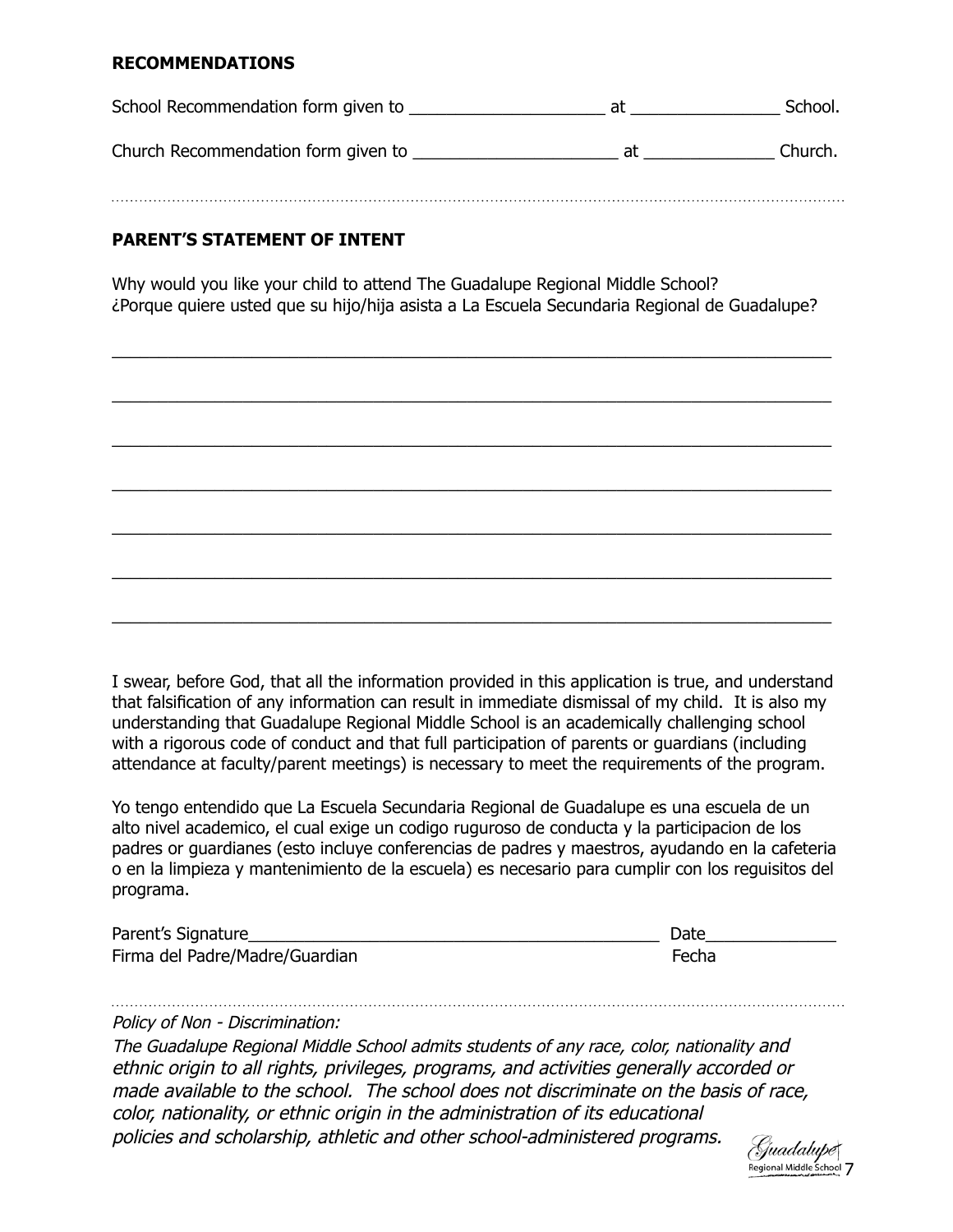'uadalupe\ Regional Middle School

### Recommendation Form - Teacher

The student named below has applied for admission to Guadalupe Regional Middle School. Please complete this form and return it to GRMS by February 26, 2018. 1214 Lincoln Street | Brownsville, TX 78521 T: 956.504.5568 F: 956.504.9393 Guadalupe Regional Middle School is a challenging and highly disciplined school intended to prepare students for admission to quality high schools. Students carry a full academic schedule and remain at school until 4:30 PM for after-school studies, extra-curricular activities and athletics. Frequent field trips expose students to varied cultural, educational, historic, and recreational activities. Student's Name \_\_\_\_\_\_\_\_\_\_\_\_\_\_\_\_\_\_\_\_\_\_\_\_\_\_\_\_\_\_\_ How long have you known the student? \_\_\_\_\_\_\_ In what capacity? \_\_\_\_\_\_\_\_\_\_\_\_\_\_\_\_\_\_\_\_\_\_\_\_\_\_\_\_\_\_\_\_\_\_\_\_\_\_\_\_\_\_\_\_\_\_\_\_\_\_\_\_\_\_\_\_\_\_\_\_\_\_\_\_\_\_\_\_\_\_ Please rate this student on the criteria listed below by checking the appropriate box. If you have no basis for evaluating a student in a particular category, please check 'N/B'. Always Most Times Seldom Never N/B Does he/she work to his/her ability?  $\Box$  $\Box$  $\Box$  $\Box$ П  $\Box$ П П. П  $\mathbf{I}$ Does he/she complete his/her assignments? Does he/she have to be prodded to П П П П  $\Box$ perform to minimum expectations?  $\Box$ П  $\Box$  $\Box$ Is he/she articulate? Does he/she come to class prepared with  $\Box$  $\Box$  $\Box$  $\Box$  $\Box$ pen, pencil, paper and books? Does he/she respect and get along with adults?  $\Box$  $\Box$  $\Box$ П П Does he/she respect and get along with peers?  $\Box$ П  $\Box$  $\Box$ П  $\Box$ П П Does he/she show concern for others? Is he/she enrolled in any special programs such as music, art, drama, computers, sports, or Title 1?  $\_$  , and the state of the state of the state of the state of the state of the state of the state of the state of the state of the state of the state of the state of the state of the state of the state of the state of the Is he/she entitled to any special supportive services?  $\Box$  Counseling  $\Box$  Bilingual Services  $\Box$  Resource Room  $\Box$  Remedial Reading  $\Box$  Remedial Math  $\Box$  Speech & Language Therapy  $\Box$  MIS 1 Placement (self-contained classroom) Number of students in current class? About where would you rank this student? Please add any explanation or clarification of your evaluation or any other comments you think might be helpful in assessing this student's potential for success at GRMS: \_\_\_\_\_\_\_\_\_\_\_\_\_\_\_\_\_\_\_\_\_\_\_\_\_\_\_\_\_\_\_\_\_  $\_$  , and the set of the set of the set of the set of the set of the set of the set of the set of the set of the set of the set of the set of the set of the set of the set of the set of the set of the set of the set of th Name (please print) \_\_\_\_\_\_\_\_\_\_\_\_\_\_\_\_\_\_\_\_\_\_\_\_\_\_\_\_\_\_ School \_\_\_\_\_\_\_\_\_\_\_\_\_\_\_\_\_\_\_\_\_\_\_\_\_\_\_\_\_\_\_\_ Signature \_\_\_\_\_\_\_\_\_\_\_\_\_\_\_\_\_\_\_\_\_\_\_\_\_\_\_\_\_\_\_\_\_\_\_\_\_\_\_\_\_\_\_\_\_\_\_\_\_\_\_\_\_\_ Date \_\_\_\_\_\_\_\_\_\_\_\_\_\_\_\_\_\_